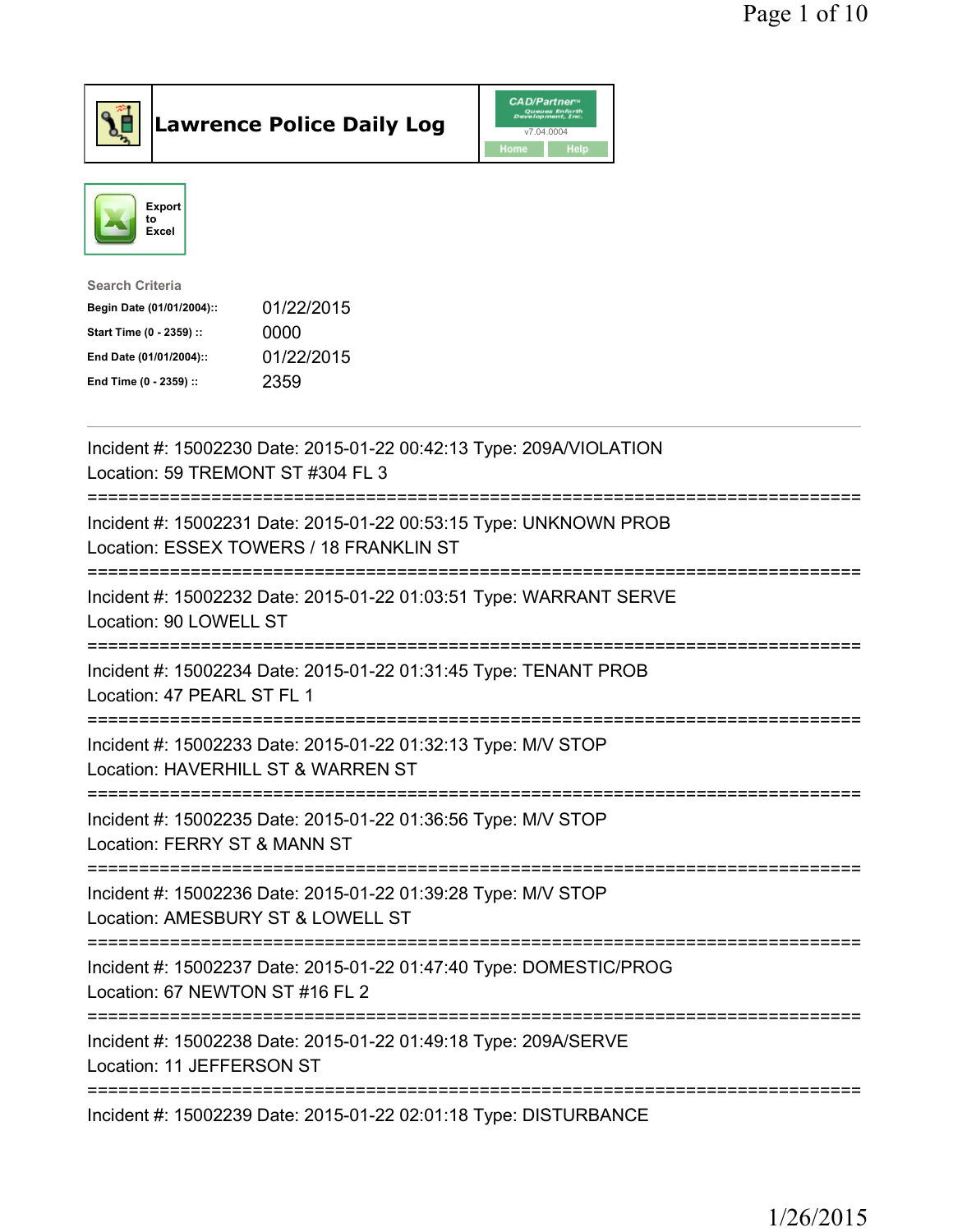Location: SEVEN ELEVEN / 370 BROADWAY =========================================================================== Incident #: 15002240 Date: 2015-01-22 02:09:30 Type: M/V STOP Location: DURHAM ST & S BROADWAY =========================================================================== Incident #: 15002241 Date: 2015-01-22 02:18:04 Type: M/V STOP Location: BROADWAY & VALLEY ST =========================================================================== Incident #: 15002242 Date: 2015-01-22 02:24:17 Type: TOW OF M/V Location: 26 INMAN ST =========================================================================== Incident #: 15002243 Date: 2015-01-22 02:25:38 Type: M/V STOP Location: ANDOVER ST & BOUDOIN ST =========================================================================== Incident #: 15002244 Date: 2015-01-22 02:29:24 Type: M/V STOP Location: ESSEX ST & FRANKLIN ST =========================================================================== Incident #: 15002245 Date: 2015-01-22 02:35:33 Type: M/V STOP Location: ENTERPRIZE RENT A CAR / 660 S UNION ST =========================================================================== Incident #: 15002246 Date: 2015-01-22 02:46:45 Type: 209A/VIOLATION Location: 243 FERRY ST =========================================================================== Incident #: 15002247 Date: 2015-01-22 04:35:21 Type: TOW OF M/V Location: BROADWAY & METHUEN ST =========================================================================== Incident #: 15002248 Date: 2015-01-22 07:15:20 Type: ALARMS Location: 3 ROCKWOOD LN =========================================================================== Incident #: 15002249 Date: 2015-01-22 07:30:20 Type: B&E/PAST Location: 12 CLARKE ST =========================================================================== Incident #: 15002250 Date: 2015-01-22 07:41:38 Type: M/V STOP Location: LEBANON ST & WHITE ST =========================================================================== Incident #: 15002251 Date: 2015-01-22 07:52:42 Type: AUTO ACC/NO PI Location: BROADWAY & ESSEX ST =========================================================================== Incident #: 15002252 Date: 2015-01-22 07:57:01 Type: M/V STOP Location: HOWARD ST & PLISCH WY =========================================================================== Incident #: 15002253 Date: 2015-01-22 07:59:36 Type: M/V STOP Location: HOWARD ST & PLATT ST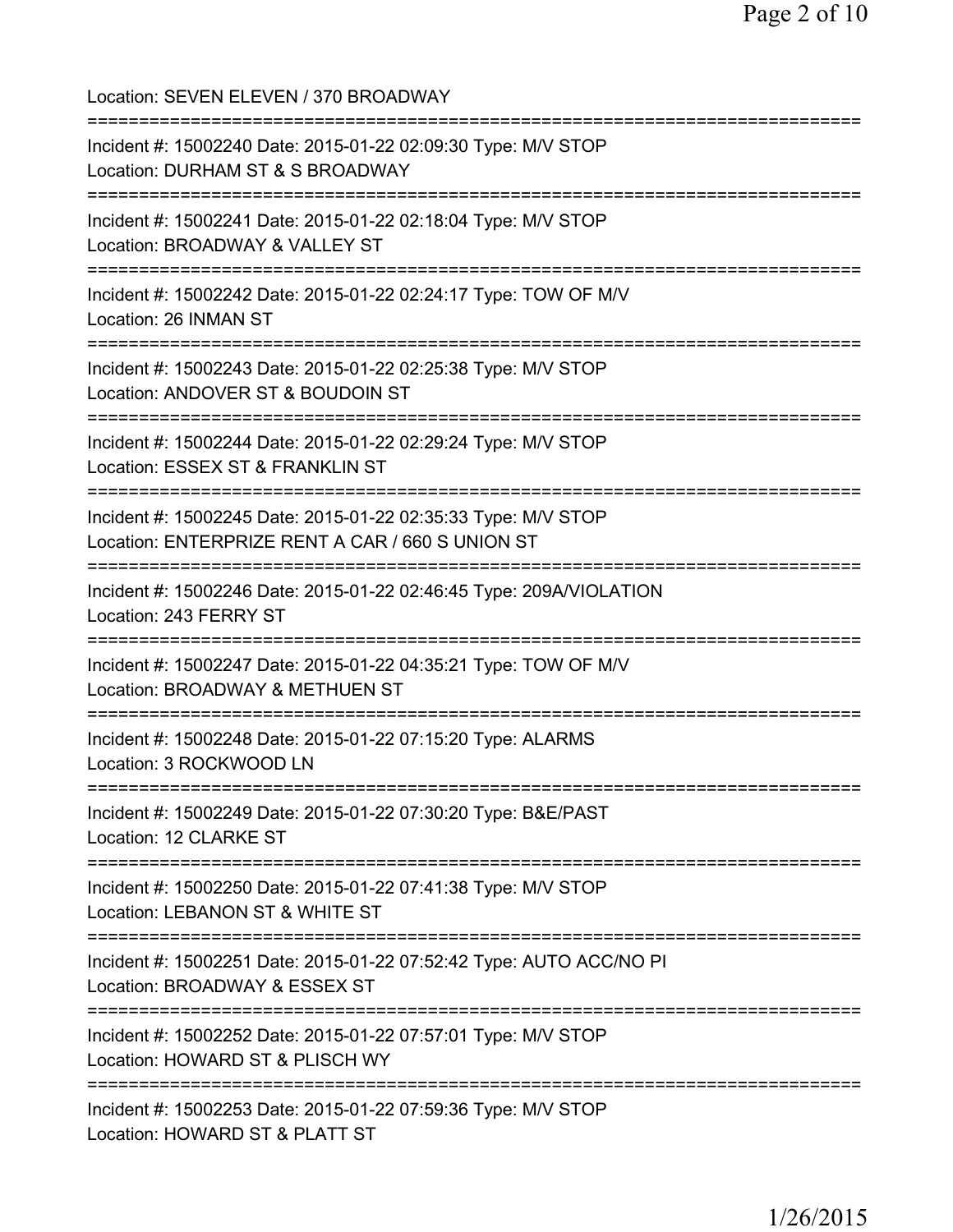| Incident #: 15002254 Date: 2015-01-22 08:14:40 Type: M/V STOP<br>Location: LEBANON ST & WHITE ST                       |
|------------------------------------------------------------------------------------------------------------------------|
| Incident #: 15002255 Date: 2015-01-22 08:24:35 Type: THREATS<br>Location: SOUTH LAWRENCE EAST SCHOOL / 165 CRAWFORD ST |
| Incident #: 15002256 Date: 2015-01-22 08:30:26 Type: INVESTIGATION<br>Location: SLE SCHOOL / 165 CRAWFORD ST           |
| Incident #: 15002257 Date: 2015-01-22 08:38:35 Type: B&E/MV/ATTEMP<br>Location: 103 JACKSON ST #1 FL 1                 |
| Incident #: 15002259 Date: 2015-01-22 08:40:23 Type: INVEST CONT<br>Location: 51 PORTLAND ST                           |
| Incident #: 15002258 Date: 2015-01-22 08:41:19 Type: TOW OF M/V<br>Location: E HAVERHILL ST & HAVERHILL ST             |
| Incident #: 15002260 Date: 2015-01-22 09:18:28 Type: RECOV/STOL/MV<br>Location: 44 BUTLER ST                           |
| Incident #: 15002261 Date: 2015-01-22 09:28:24 Type: TOW OF M/V<br>Location: 14 FOREST ST                              |
| Incident #: 15002262 Date: 2015-01-22 09:36:57 Type: M/V STOP<br>Location: ESSEX ST & HAMPSHIRE ST                     |
| Incident #: 15002263 Date: 2015-01-22 09:40:20 Type: DOMESTIC/PROG<br>Location: 202 EXCHANGE ST FL 1ST                 |
| Incident #: 15002264 Date: 2015-01-22 09:54:23 Type: SUS PERS/MV<br>Location: 99 HAMPSHIRE ST                          |
| Incident #: 15002265 Date: 2015-01-22 10:01:50 Type: AUTO ACC/NO PI<br>Location: BROADWAY & VALLEY ST                  |
| Incident #: 15002266 Date: 2015-01-22 10:04:37 Type: PARK & WALK<br>Location: COMMON ST & LAWRENCE ST                  |
| Incident #: 15002267 Date: 2015-01-22 10:13:05 Type: AUTO ACC/UNK PI<br>Location: ARLINGTON ST & TENNEY ST             |
|                                                                                                                        |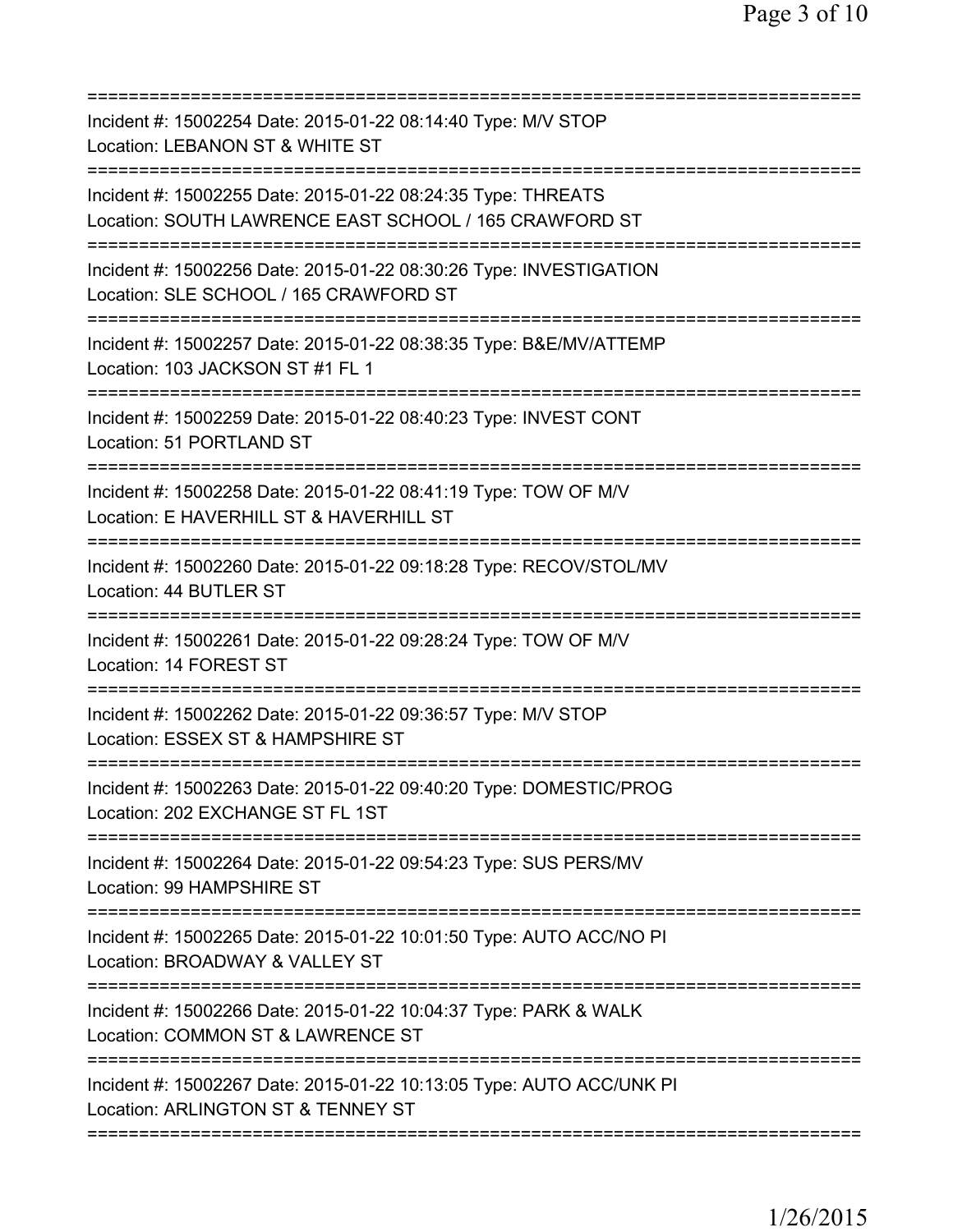| Incident #: 15002268 Date: 2015-01-22 10:25:06 Type: SUS PERS/MV<br>Location: 9 CARVER ST                                           |
|-------------------------------------------------------------------------------------------------------------------------------------|
| Incident #: 15002269 Date: 2015-01-22 10:28:09 Type: 209A/SERVE<br>Location: 38 LAUREL ST                                           |
| Incident #: 15002270 Date: 2015-01-22 11:07:41 Type: STOL/MV/PR<br>Location: 592 ESSEX ST                                           |
| Incident #: 15002271 Date: 2015-01-22 11:09:13 Type: 209A/VIOLATION<br>Location: 136 EXCHANGE ST FL 1                               |
| Incident #: 15002274 Date: 2015-01-22 11:11:40 Type: CK WELL BEING<br>Location: 198 UNION ST FL 2ND                                 |
| Incident #: 15002272 Date: 2015-01-22 11:13:17 Type: MEDIC SUPPORT<br>Location: 400 LOWELL ST #1                                    |
| Incident #: 15002273 Date: 2015-01-22 11:14:00 Type: HIT & RUN M/V<br>Location: BERKELEY ST & JACKSON ST                            |
| Incident #: 15002275 Date: 2015-01-22 11:22:22 Type: SUICIDE ATTEMPT<br>Location: 400 LOWELL ST #1ST                                |
| Incident #: 15002276 Date: 2015-01-22 11:33:38 Type: MEDIC SUPPORT<br>Location: SOUTH LAWRENCE EAST SCHOOL / 165 CRAWFORD ST #RM214 |
| Incident #: 15002277 Date: 2015-01-22 11:43:14 Type: LARCENY/PAST<br>Location: 68 MECHANIC ST FL 1                                  |
| Incident #: 15002278 Date: 2015-01-22 11:55:31 Type: UNKNOWN PROB<br>Location: ERVING AV & MYRTLE CT                                |
| Incident #: 15002279 Date: 2015-01-22 11:58:30 Type: B&E FOLLOW UP<br>Location: 66 BROMFIELD ST                                     |
| Incident #: 15002280 Date: 2015-01-22 12:24:17 Type: MAL DAMAGE<br>Location: 280 S UNION ST                                         |
| Incident #: 15002281 Date: 2015-01-22 12:28:57 Type: SUS PERS/MV<br>Location: 41 BERKELEY ST                                        |
| Incident #: 15002282 Date: 2015-01-22 12:48:51 Type: CK WELL BEING                                                                  |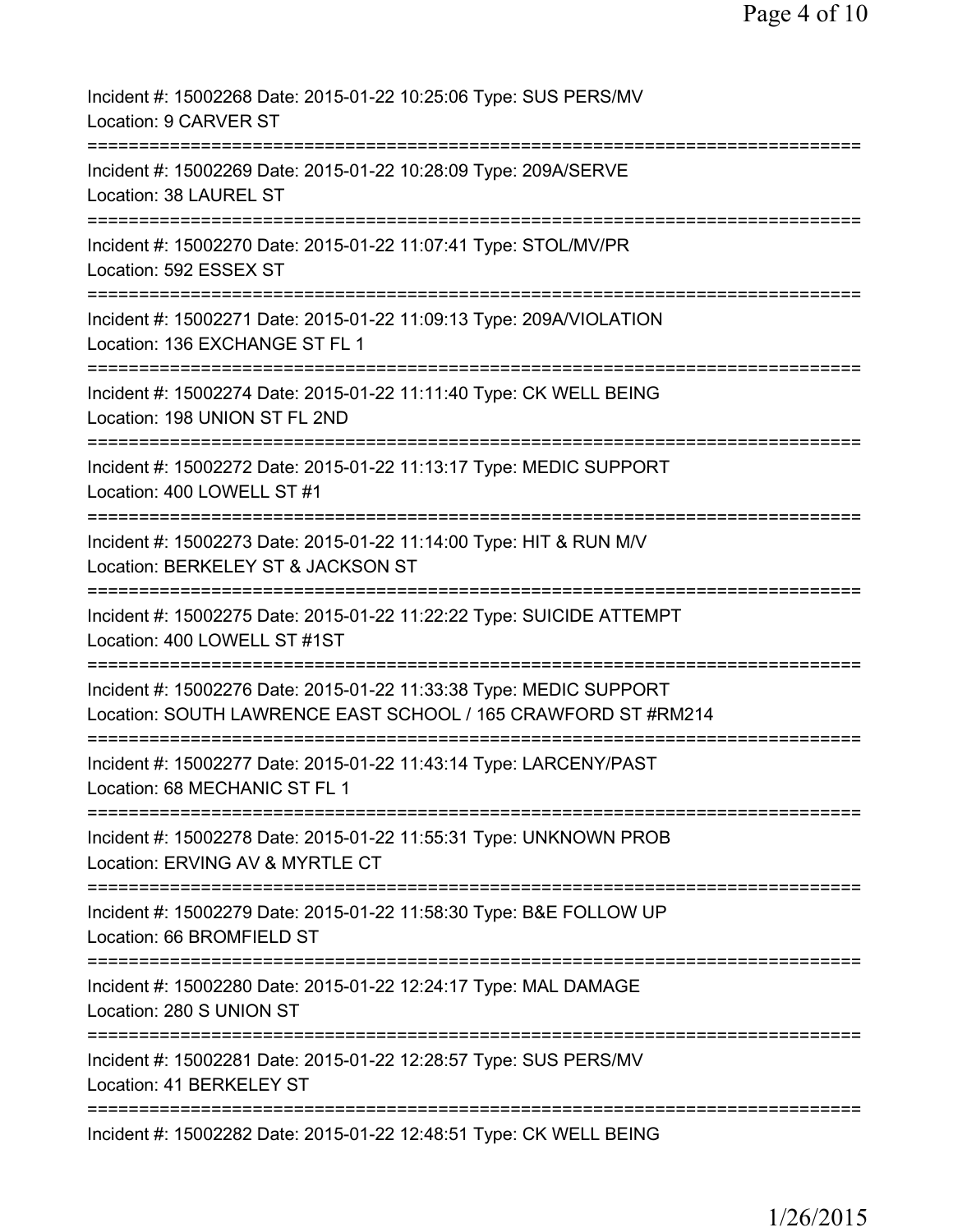Location: CVS PHARMACY / 266 BROADWAY =========================================================================== Incident #: 15002283 Date: 2015-01-22 12:55:29 Type: M/V STOP Location: ELM ST & UNION ST =========================================================================== Incident #: 15002284 Date: 2015-01-22 13:05:50 Type: AUTO ACC/NO PI Location: 61 E DALTON ST =========================================================================== Incident #: 15002285 Date: 2015-01-22 13:06:47 Type: PARK & WALK Location: S UNION ST & SALEM ST =========================================================================== Incident #: 15002286 Date: 2015-01-22 13:07:34 Type: 911 HANG UP Location: 38 KNOX ST =========================================================================== Incident #: 15002287 Date: 2015-01-22 13:10:59 Type: SUS PERS/MV Location: BRUCE ST & CORNISH ST =========================================================================== Incident #: 15002288 Date: 2015-01-22 13:23:06 Type: WARRANT SERVE Location: 25 KNOX ST =========================================================================== Incident #: 15002289 Date: 2015-01-22 13:24:00 Type: HIT & RUN M/V Location: BROADWAY & TREMONT ST =========================================================================== Incident #: 15002290 Date: 2015-01-22 13:35:41 Type: PARK & WALK Location: S UNION ST & SALEM ST =========================================================================== Incident #: 15002291 Date: 2015-01-22 13:37:28 Type: B&E/PAST Location: 231 JACKSON ST #5 =========================================================================== Incident #: 15002292 Date: 2015-01-22 13:44:34 Type: LARCENY/PAST Location: 50 BROADWAY =========================================================================== Incident #: 15002293 Date: 2015-01-22 13:49:34 Type: TOW OF M/V Location: HUSE ST =========================================================================== Incident #: 15002294 Date: 2015-01-22 14:04:22 Type: ASSSIT AMBULANC Location: 41 BERKELEY ST #24 =========================================================================== Incident #: 15002295 Date: 2015-01-22 14:11:16 Type: WARRANT SERVE Location: 13 FALMOUTH ST =========================================================================== Incident #: 15002296 Date: 2015-01-22 14:25:03 Type: A&B PAST Location: 233 HAVERHILL ST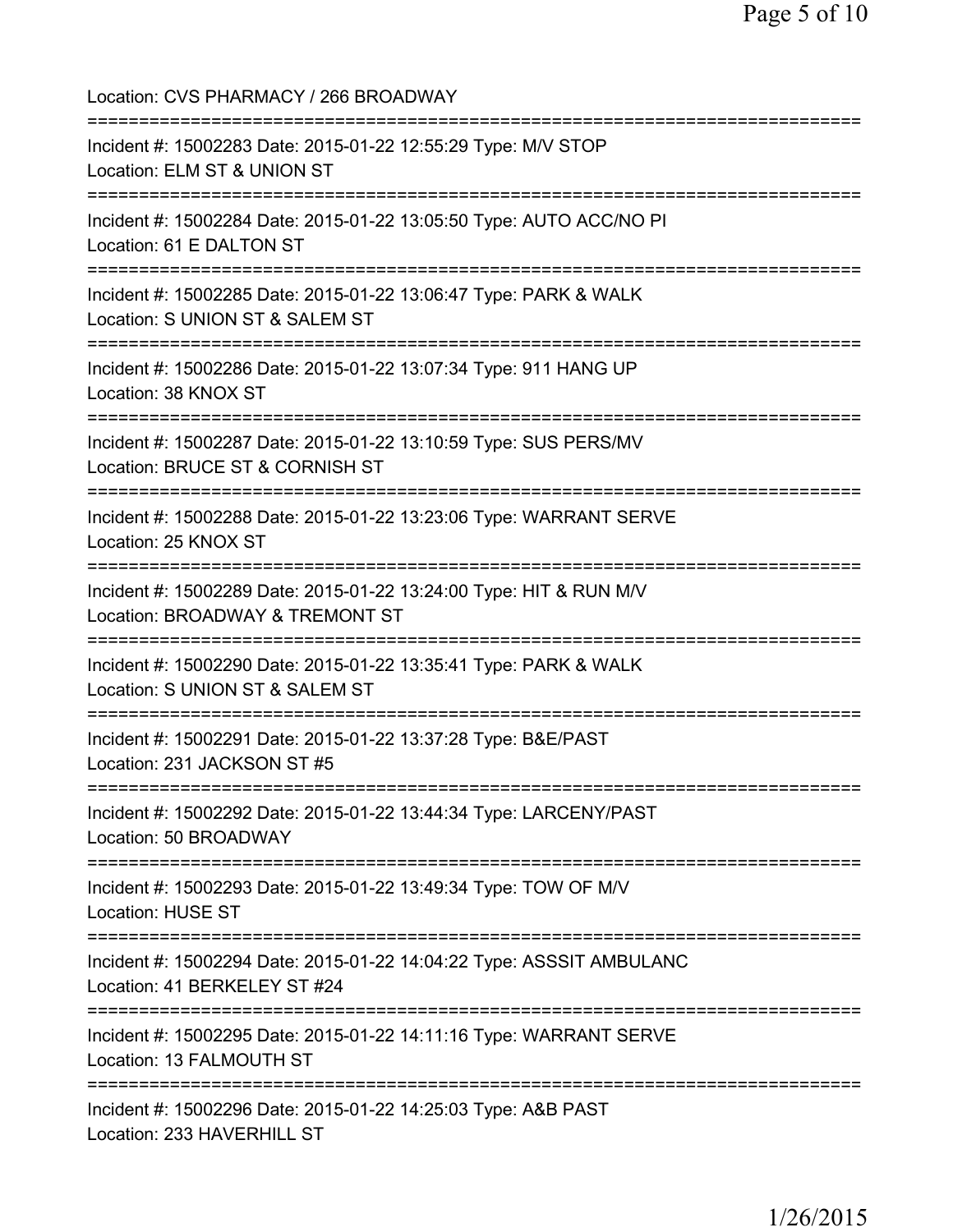| Incident #: 15002297 Date: 2015-01-22 14:25:18 Type: LIC PLATE STO<br>Location: 51 HAVERHILL ST                                                                            |
|----------------------------------------------------------------------------------------------------------------------------------------------------------------------------|
| Incident #: 15002298 Date: 2015-01-22 14:47:31 Type: SUS PERS/MV<br>Location: 235 BROADWAY                                                                                 |
| Incident #: 15002299 Date: 2015-01-22 14:49:22 Type: MEDIC SUPPORT<br>Location: 311 E HAVERHILL ST                                                                         |
| Incident #: 15002300 Date: 2015-01-22 14:50:47 Type: FIGHT<br>Location: 70 N PARISH RD                                                                                     |
| Incident #: 15002301 Date: 2015-01-22 14:51:45 Type: 209A/VIOLATION<br>Location: 107 LEXINGTON ST FL 2ND                                                                   |
| Incident #: 15002302 Date: 2015-01-22 15:14:36 Type: MEDIC SUPPORT<br>Location: 6 GORHAM ST                                                                                |
| ====================================<br>Incident #: 15002303 Date: 2015-01-22 15:16:16 Type: MEDIC SUPPORT<br>Location: 18 BELLEVUE ST<br>================================ |
| Incident #: 15002304 Date: 2015-01-22 15:27:34 Type: TOW OF M/V<br>Location: BREEN SCHOOL / 114 OSGOOD ST                                                                  |
| Incident #: 15002305 Date: 2015-01-22 15:31:48 Type: ASSIST FIRE<br><b>Location: CENTRAL BRIDGE</b>                                                                        |
| Incident #: 15002306 Date: 2015-01-22 15:37:24 Type: AUTO ACC/PI<br>Location: AMES ST & BUTLER ST                                                                          |
| Incident #: 15002307 Date: 2015-01-22 15:42:59 Type: M/V STOP<br>Location: HAMPSHIRE ST & LOWELL ST                                                                        |
| Incident #: 15002308 Date: 2015-01-22 16:37:26 Type: ALARM/BURG<br>Location: 69 STEARNS AV                                                                                 |
| Incident #: 15002309 Date: 2015-01-22 16:42:53 Type: MAL DAMAGE<br>Location: 71 N PARISH RD                                                                                |
| Incident #: 15002310 Date: 2015-01-22 16:46:35 Type: SUS PERS/MV<br><b>Location: BUSWELL ST</b>                                                                            |
|                                                                                                                                                                            |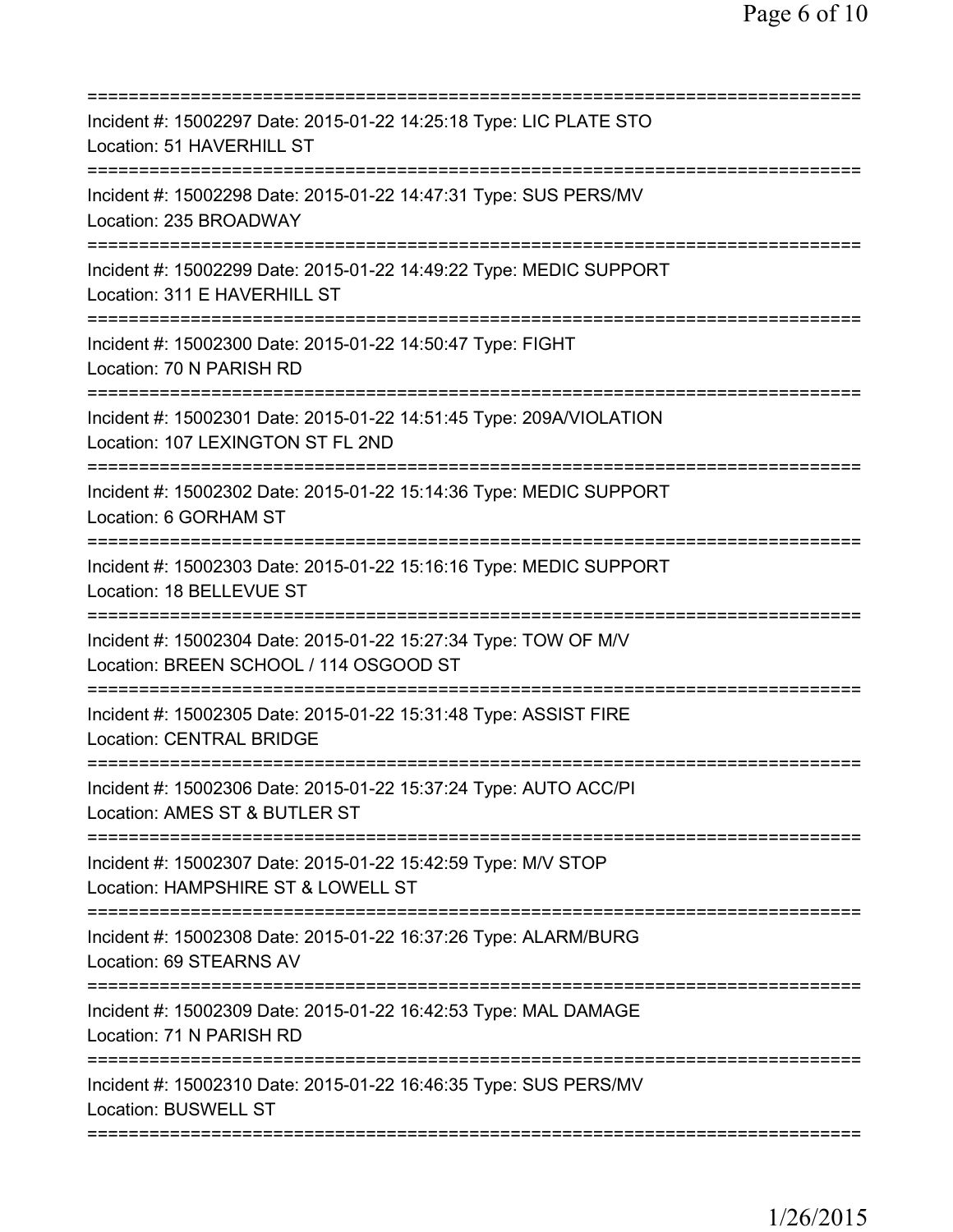| Incident #: 15002311 Date: 2015-01-22 17:14:09 Type: THREATS<br>Location: 63 NEWTON ST                                         |
|--------------------------------------------------------------------------------------------------------------------------------|
| Incident #: 15002312 Date: 2015-01-22 17:14:10 Type: B&E/PAST<br>Location: 166 WEST ST                                         |
| Incident #: 15002313 Date: 2015-01-22 17:16:06 Type: B&E/PAST<br>Location: 115 FERRY ST FL 1                                   |
| Incident #: 15002314 Date: 2015-01-22 17:18:48 Type: M/V STOP<br>Location: CANAL ST & UNION ST                                 |
| =======================<br>Incident #: 15002315 Date: 2015-01-22 17:26:36 Type: INVESTIGATION<br>Location: 90 LOWELL ST        |
| =======================<br>Incident #: 15002316 Date: 2015-01-22 17:27:35 Type: TENANT PROB<br>Location: 70 BENNINGTON ST FL 1 |
| Incident #: 15002317 Date: 2015-01-22 17:30:03 Type: SUS PERS/MV<br>Location: ACTON ST & WASHINGTON ST                         |
| Incident #: 15002318 Date: 2015-01-22 17:31:06 Type: HIT & RUN M/V<br>Location: 9 LOWELL TERRACE                               |
| Incident #: 15002319 Date: 2015-01-22 17:41:23 Type: 911 HANG UP<br>Location: 184 SPRUCE ST                                    |
| Incident #: 15002320 Date: 2015-01-22 17:57:13 Type: M/V STOP<br>Location: BROADWAY & TREMONT ST                               |
| Incident #: 15002321 Date: 2015-01-22 18:08:49 Type: COURT DOC SERVE<br>Location: 16 WENDELL ST #2R                            |
| Incident #: 15002322 Date: 2015-01-22 18:12:29 Type: LARCENY/MV/PAST<br>Location: 27 SUMMER ST                                 |
| Incident #: 15002323 Date: 2015-01-22 18:13:03 Type: 911 HANG UP<br>Location: 28 MIDLAND ST FL 1                               |
| Incident #: 15002324 Date: 2015-01-22 18:29:21 Type: NOISE ORD<br>Location: 95 FARNHAM ST #2 FL BACK                           |
| Incident #: 15002325 Date: 2015-01-22 18:35:43 Type: M/V STOP                                                                  |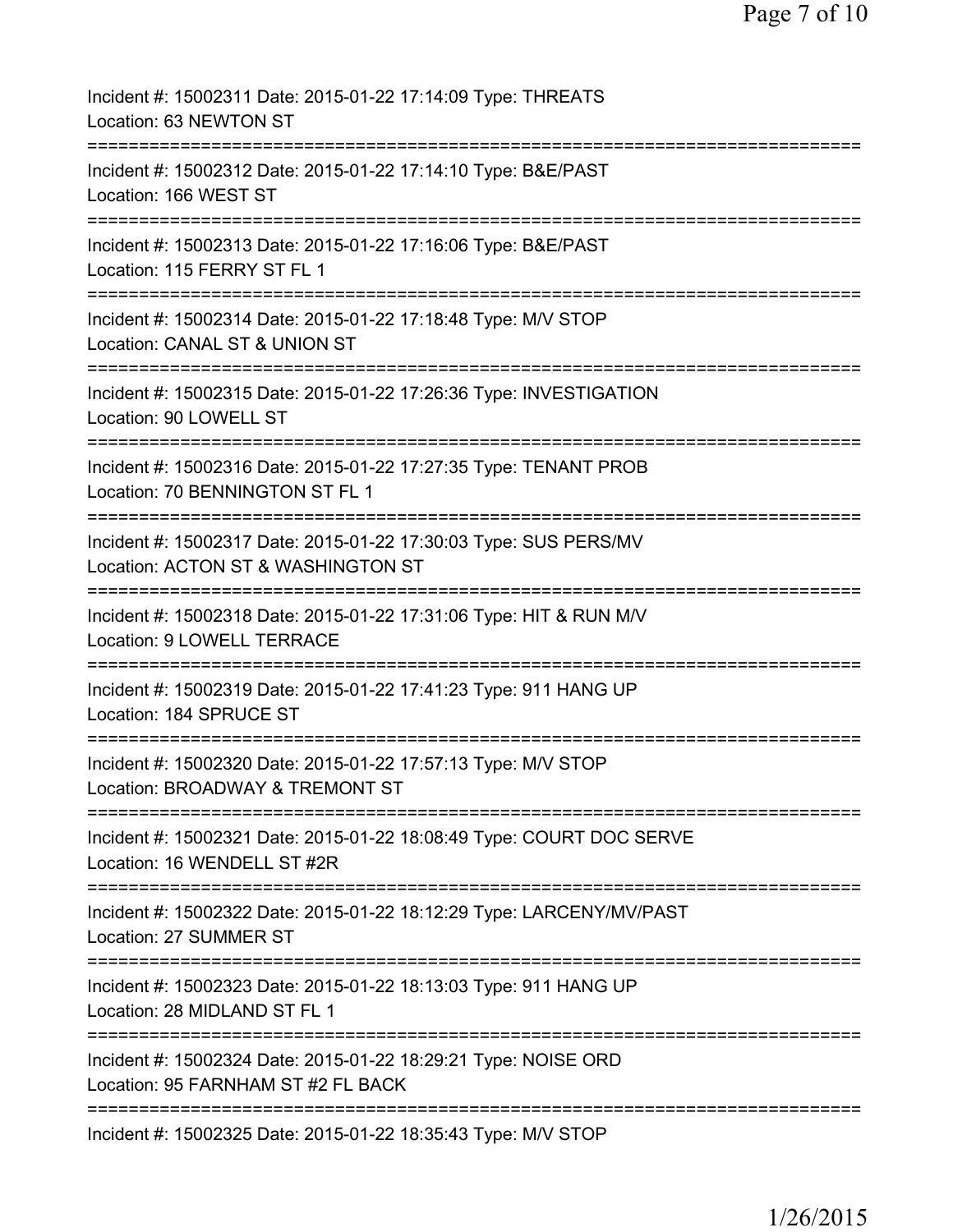Location: CENTRAL BRIDGE =========================================================================== Incident #: 15002326 Date: 2015-01-22 18:37:51 Type: SUS PERS/MV Location: ANDOVER ST & OSGOOD ST =========================================================================== Incident #: 15002327 Date: 2015-01-22 18:56:04 Type: SUS PERS/MV Location: 50 BROADWAY =========================================================================== Incident #: 15002328 Date: 2015-01-22 19:14:45 Type: ALARM/BURG Location: 115 UNION ST =========================================================================== Incident #: 15002329 Date: 2015-01-22 19:18:12 Type: ALARM/BURG Location: GANGI REALTY / 273 PROSPECT ST =========================================================================== Incident #: 15002330 Date: 2015-01-22 19:18:49 Type: INVEST CONT Location: 160 JACKSON ST =========================================================================== Incident #: 15002331 Date: 2015-01-22 19:34:34 Type: M/V STOP Location: ELM ST & NEWBURY ST =========================================================================== Incident #: 15002332 Date: 2015-01-22 19:35:29 Type: M/V STOP Location: ALLEN ST & GENERAL ST =========================================================================== Incident #: 15002333 Date: 2015-01-22 19:36:31 Type: ALARM/HOLD Location: 280 S UNION ST =========================================================================== Incident #: 15002334 Date: 2015-01-22 19:40:10 Type: NOTIFICATION Location: 107 GARDEN ST #3R =========================================================================== Incident #: 15002335 Date: 2015-01-22 20:16:34 Type: M/V STOP Location: BROADWAY & VALLEY ST =========================================================================== Incident #: 15002336 Date: 2015-01-22 20:43:59 Type: ALARM/BURG Location: 109 BLANCHARD ST =========================================================================== Incident #: 15002337 Date: 2015-01-22 20:52:23 Type: MEDIC SUPPORT Location: 234 HAMPSHIRE ST =========================================================================== Incident #: 15002338 Date: 2015-01-22 21:03:01 Type: M/V STOP Location: BROADWAY & ESSEX ST =========================================================================== Incident #: 15002339 Date: 2015-01-22 21:07:08 Type: M/V STOP Location: HAMPSHIRE ST & VALLEY ST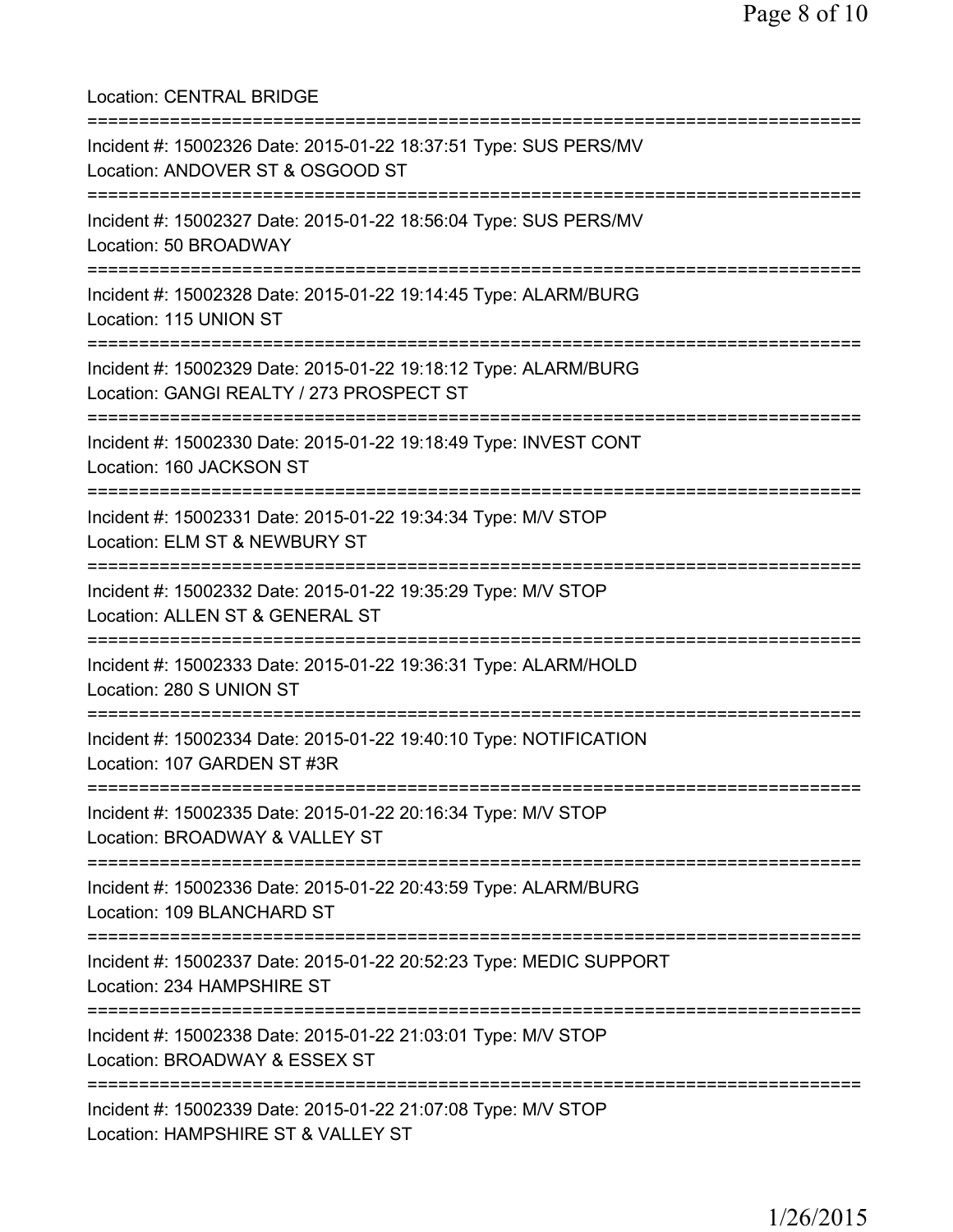| Incident #: 15002340 Date: 2015-01-22 21:14:02 Type: ALARM/BURG<br>Location: CARDINAL SHOE / 468 CANAL ST              |
|------------------------------------------------------------------------------------------------------------------------|
| Incident #: 15002341 Date: 2015-01-22 21:47:56 Type: DOMESTIC/PROG<br>Location: 16 WARWICK ST                          |
| Incident #: 15002342 Date: 2015-01-22 21:50:38 Type: M/V STOP<br>Location: ARLINGTON ST & LAWRENCE ST                  |
| Incident #: 15002343 Date: 2015-01-22 22:00:07 Type: M/V STOP<br>Location: AMESBURY ST & HAVERHILL ST                  |
| Incident #: 15002344 Date: 2015-01-22 22:12:39 Type: M/V STOP<br>Location: WHITMAN ST & WYMAN ST                       |
| Incident #: 15002345 Date: 2015-01-22 22:28:01 Type: M/V STOP<br>Location: HIGH ST & PLEASANT ST                       |
| Incident #: 15002346 Date: 2015-01-22 22:28:52 Type: MEDIC SUPPORT<br>Location: 1 BEACON AV #418                       |
| Incident #: 15002347 Date: 2015-01-22 22:31:07 Type: MEDIC SUPPORT<br>Location: 8 SARGENT ST                           |
| Incident #: 15002348 Date: 2015-01-22 22:42:19 Type: UNWANTEDGUEST<br>Location: 6 SPRINGFIELD ST FL 3                  |
| Incident #: 15002349 Date: 2015-01-22 23:15:15 Type: WARRANT SERVE<br>Location: 103 BROADWAY                           |
| Incident #: 15002350 Date: 2015-01-22 23:17:04 Type: STOL/MV/PAS<br>Location: 19 CLARKE ST                             |
| Incident #: 15002351 Date: 2015-01-22 23:36:00 Type: TRESPASSING<br>Location: LAWRENCE GENERAL HOSPITAL / 1 GENERAL ST |
| Incident #: 15002352 Date: 2015-01-22 23:53:12 Type: DISTURBANCE<br>Location: 138 S UNION ST                           |
|                                                                                                                        |

369 record(s)